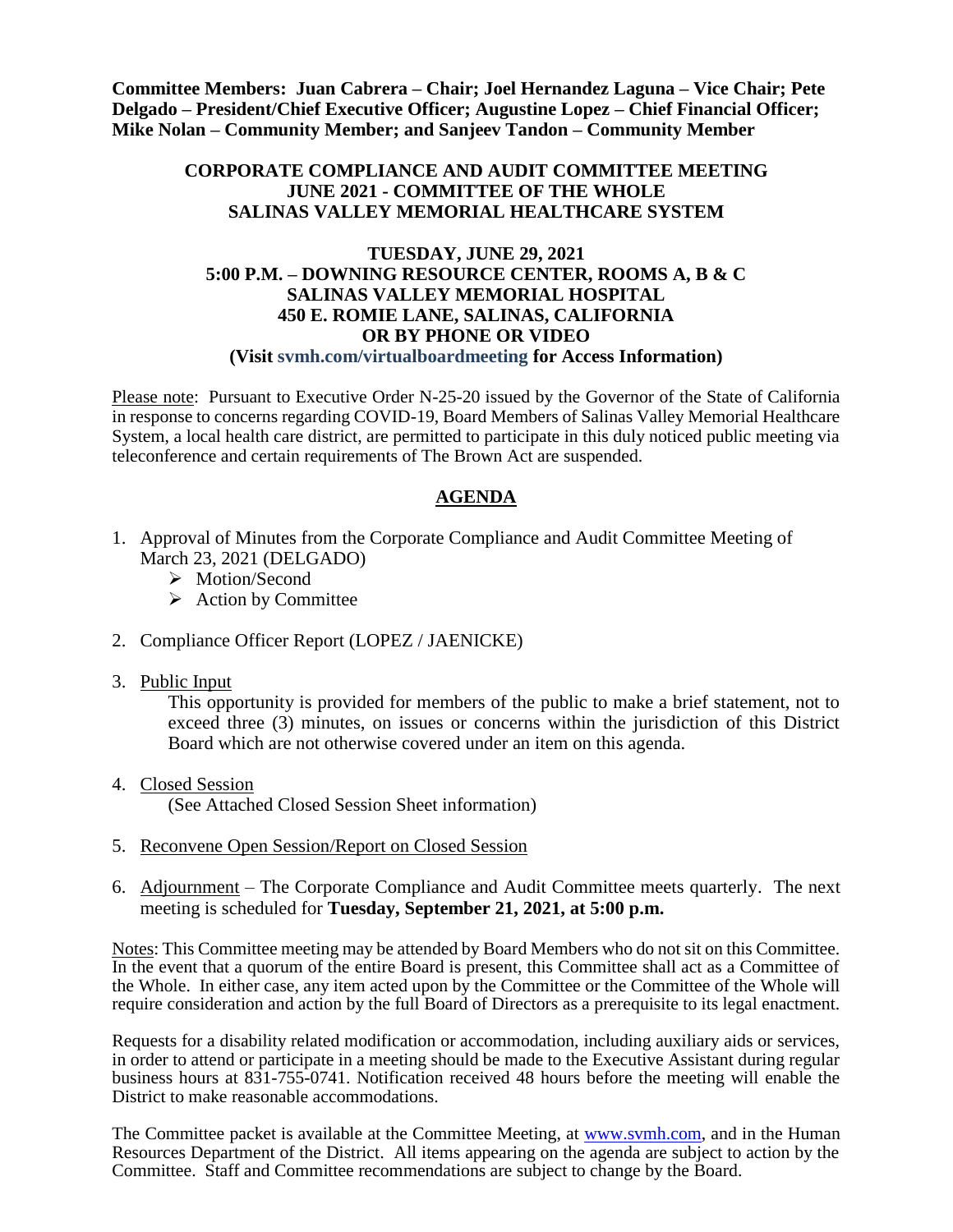# **SALINAS VALLEY MEMORIAL HEALTHCARE SYSTEM CORPORATE COMPLIANCE AND AUDIT COMMITTEE MEETING OF THE BOARD OF DIRECTORS – COMMITTEE OF THE WHOLE**

# **AGENDA FOR CLOSED SESSION**

Pursuant to California Government Code Section 54954.2 and 54954.5, the board agenda may describe closed session agenda items as provided below. No legislative body or elected official shall be in violation of Section 54954.2 or 54956 if the closed session items are described in substantial compliance with Section 54954.5 of the Government Code.

# **CLOSED SESSION AGENDA ITEMS**

#### **[ ] LICENSE/PERMIT DETERMINATION** (Government Code §54956.7)

**Applicant(s)**: (Specify number of applicants)

#### **[ ] CONFERENCE WITH REAL PROPERTY NEGOTIATORS** (Government Code §54956.8)

**Property:** (Specify street address, or if no street address, the parcel number or other unique reference, of the real property under negotiation):

**Agency negotiator:** (Specify names of negotiators attending the closed session):

**Negotiating parties:** (Specify name of party (not agent): <u>Negotiating</u> parties: (Specify name of party (not agent): **Under negotiation:** (Specify whether instruction to negotiator will concern price, terms of payment, or both):

#### **[X ] CONFERENCE WITH LEGAL COUNSEL-EXISTING LITIGATION**  $\overline{(Government Code \S 54956.9(d)(1))}$

**Name of case:** (Specify by reference to claimant's name, names of parties, case or claim numbers):

V. Colvin vs. Salinas Valley Memorial Hospital , or

**Case name unspecified:** (Specify whether disclosure would jeopardize service of process or existing settlement negotiations):

## **[ ] CONFERENCE WITH LEGAL COUNSEL-ANTICIPATED LITIGATION** (Government Code §54956.9)

Significant exposure to litigation pursuant to Section 54956.9(d)(2) or (3) (Number of potential cases):

Additional information required pursuant to Section 54956.9(e):

Initiation of litigation pursuant to Section 54956.9(d)(4) (Number of potential cases):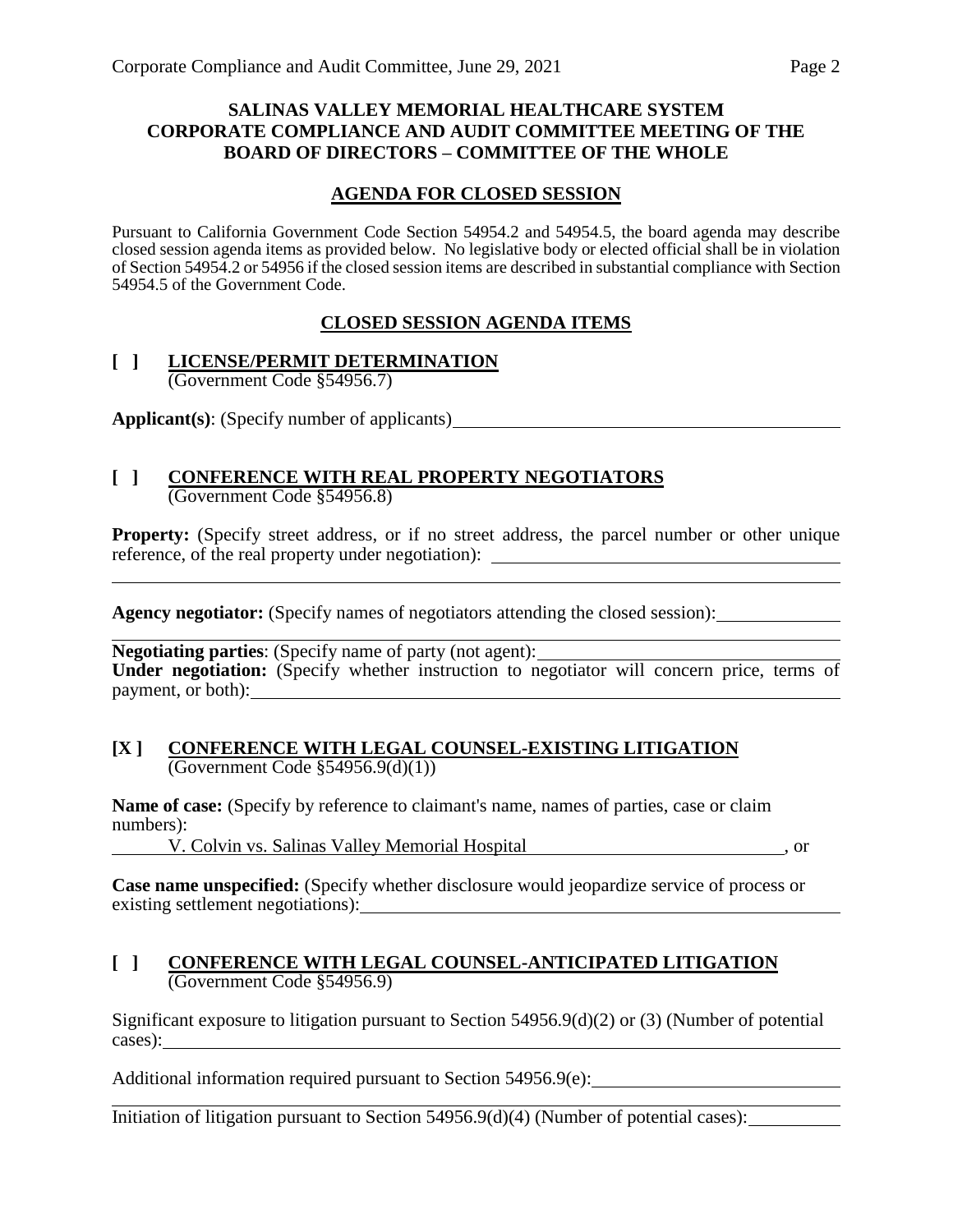## **[ ] LIABILITY CLAIMS** (Government Code §54956.95)

**Claimant:** (Specify name unless unspecified pursuant to Section 54961):

**Agency claimed against**: (Specify name):

## **[ ] THREAT TO PUBLIC SERVICES OR FACILITIES** (Government Code §54957)

**Consultation with**: (Specify name of law enforcement agency and title of officer):

# **[ ] PUBLIC EMPLOYEE APPOINTMENT**

(Government Code §54957)

**Title**: (Specify description of position to be filled):

# **[ ] PUBLIC EMPLOYMENT** (Government Code §54957)

**Title:** (Specify description of position to be filled):

#### **[ ] PUBLIC EMPLOYEE PERFORMANCE EVALUATION** (Government Code §54957)

**Title:** (Specify position title of employee being reviewed):

# **[ ] PUBLIC EMPLOYEE DISCIPLINE/DISMISSAL/RELEASE**

(Government Code §54957)

(No additional information is required in connection with a closed session to consider discipline, dismissal, or release of a public employee. Discipline includes potential reduction of compensation.)

#### **[ ] CONFERENCE WITH LABOR NEGOTIATOR** (Government Code §54957.6)

**Agency designated representative:** (Specify name of designated representatives attending the closed session):

**Employee organization**: (Specify name of organization representing employee or employees in question):  $\qquad \qquad$  , or

**Unrepresented employee**: (Specify position title of unrepresented employee who is the subject of the negotiations):